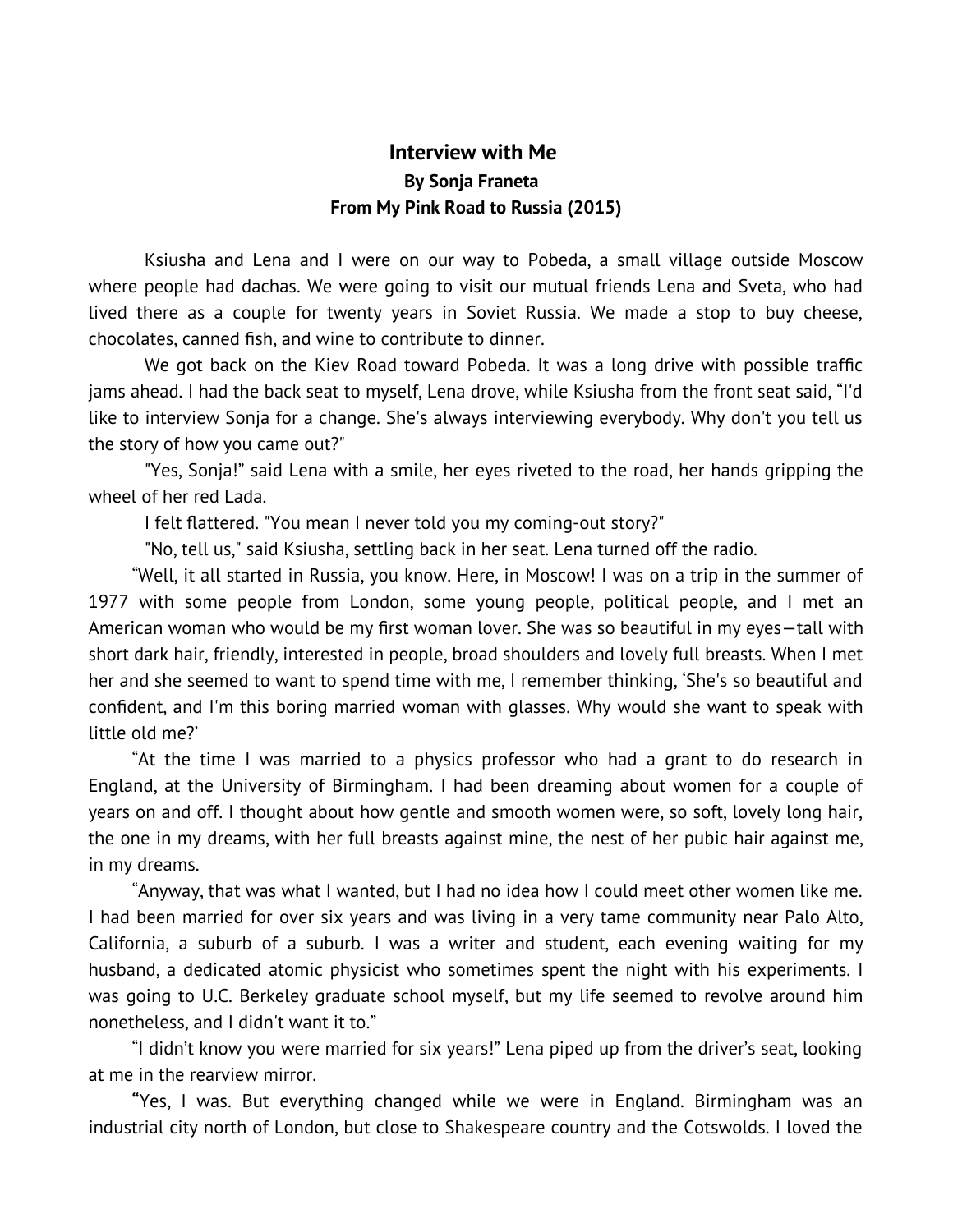English countryside, the lush rolling hills and the little steps that helped you cross fences designed for cattle. I would go to London often by train and roam around. I was doing a translation project for Leonid Rzhevsky, my Russian professor in the New York University Graduate program. For the most part, though, I felt bored and restless. Something was brewing inside. In England, not only did my dreams about women persist, but I was reading about the new women's movement and feeling dissatisfed with my marriage.

"Before leaving my graduate studies at Berkeley and while I was still married, I met a gorgeous long-haired Italian poet and had an affair with him. One day out of the blue, after we made love, he asked me if I ever felt sexually interested in women. I was shocked by the question and he didn't wait for my answer. He began to talk about his interest a guy we both knew. He did not seem surprised when, breathing deeply, I fnally said, 'I'm attracted to women.' We kidded about setting each other up with same-sex partners."

"Was that the frst time you said something to someone?" asked Ksiusha.

**"**No, actually my husband knew about my feelings before that. At about the same time as the Italian affair, I made friends with a gay man in the Russian Department who talked to me a lot about his lifestyle. I kept asking him questions about how he met men, trying to learn about my possibly ftting into this strange queer culture, but the image of being at a dance or a bar or an open meeting place scared me. I never said a word to my gay friend about my feelings toward women. Several years later, we happened to meet on the street in Berkeley and I revealed to him that I had come out; he told me he had never suspected a thing about me at the time.

"So when I met Gina in Russia, you can imagine how thrilled I was. She was the woman of my dreams." Both Ksiusha and Lena smiled and hollered, "Ura!" (Hurray!)

"I must have recognized something in her. I felt a spark, but I never dreamed anything would come to fruition. We were on a two-week tour through the Soviet Union—Moscow, Leningrad, and Tallinn, Estonia. One day Gina and I were walking alone on the riverbank in Narva, near Tallinn. While the river rushed by, there were some boys skimming rocks on the water. As we walked on the pebbly shore, she said to me, 'Have you ever thought about making love to a woman?'

"Was this really happening to me? I thought. I don't remember answering. She talked on. My mind was racing and tears worked their way to my eyes. As we walked up the hill to town, the setting sun was facing us. She said, 'I hope you didn't think I was coming on to you when we talked about being interested in women.' I was already feeling that irrepressible rush, and now my eyes were really flling with tears. 'What's the matter?' she asked. I said the sun was very bright and we walked on, with her doing most of the talking. We stopped at a little cafe before we returned to the dorm-like place we were staying in. The coffee was too sweet for me—they sold it presweetened. I didn't fnish it."

"But when did IT happen?" Ksiusha asked with excitement, as Lena glanced at the rearview mirror.

**"**That night we were alone in our room. Our roommate was spending the night with her boyfriend. It must have been our time. Gina and I each lay in our own beds in the dark. We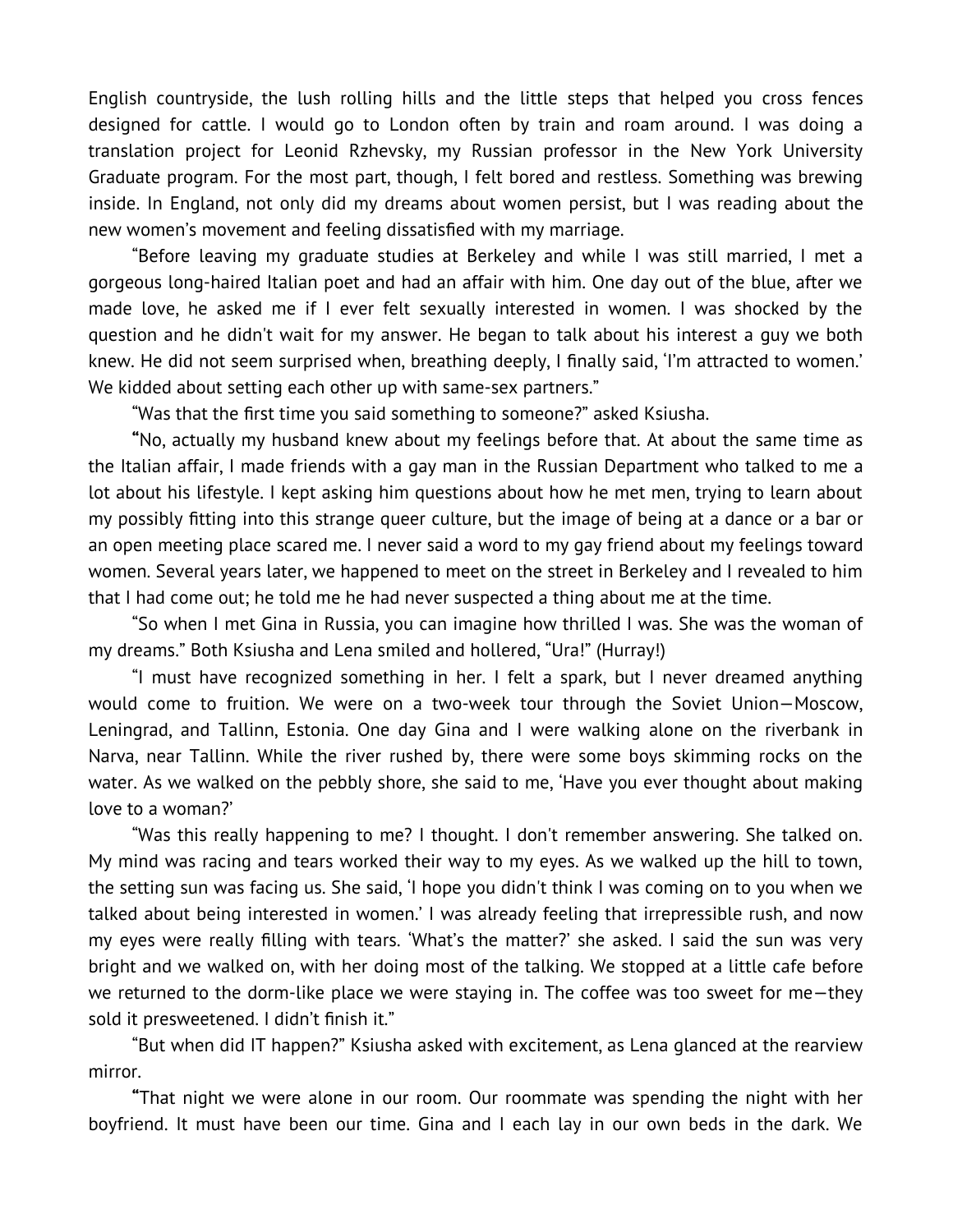chatted for a while, then fell silent. I didn't know how I was going to sleep that night; I was so wound up with excitement. I tossed and turned. I thought, 'If she says one more word, I'm going over to her bed.'

"And she did. 'You seem restless.'

"I literally fung the covers off me and ran to her bed. I bent over her and experienced an unforgettable wash of relief as I hugged and kissed her and she reciprocated. That's all that happened that night but two nights later we were in Moscow and decided not to go to the circus with the rest of the group. We made love in our hotel room overlooking the city. It was everything I had dreamed and more—warm and gentle and so full of knowing. There was no turning back. It opened my life."

Silence. A kind of reverence. I said, "The day before, we kissed for the frst time while we were taking a walk in Lenin Hills, of all places."

"Vorobyovy Gory? [The old name in Russian]" repeated Ksiusha in surprise, and Lena chortled behind the wheel. The park was the highest point in Moscow, with a panoramic view of the river, the Kremlin, and the city. We talked of how momentous it must have been to kiss a woman in 1977, in the Soviet Union, right there in the open, where many lovers had come to profess their love. My friends knew how important Moscow and Russia was to me.

**"**Gina and I took a side trip by ourselves to Zagorsk, to the historic Trinity Lavra monasteryfortress a half hour from Moscow by train. Our Soviet tour guide was hesitant to let us go—after all, he was responsible for us. With my knowledge of Russian we would be okay, I said. We took off like two girlfriends getting permission from a parent or teacher to do something no one was allowed.

"Zagorsk was majestic and brilliant with its tiered gold cupolas and white stone walls. It was another world from the crowded streets of Moscow. It was a quiet, ancient, spiritual world, allowed to exist in a circumscribed way. I remember walking around inside the fortress seeing occasional dark-robed fgures, older women in kerchiefs pensively on their way to pray. We saw two middle-aged women walking arm in arm and talking in an intimate way, so I took Gina's arm with a sudden burst of boldness. We bragged to each other about how free we felt in the Soviet Union.

"A man was working on an oil painting of the Cathedral of the Assumption, where Boris Godunov was buried. I asked the artist to take our picture with my camera. I still have the photo —our eyes glistening, our smiles ear to ear, his easel next to us. Arm in arm, we show each other off. I'll never forget how romantic it all felt—to be among those shiny cathedrals that had survived in the Soviet Union, to have my dreams come true, to be in love."

"And what happened with your husband?" asked Lena.

"Well, I told him as soon as I returned home." I grew sad remembering the diffculties. "He didn't take me seriously at frst. Or maybe he couldn't. But I moved out and got my own apartment in San Francisco when we got back to California, and Gina and I continued our relationship for a couple of years. I explored the wonderful lesbian world in San Francisco, which I think was at its height then, in the late 1970s and I became a political activist. I was very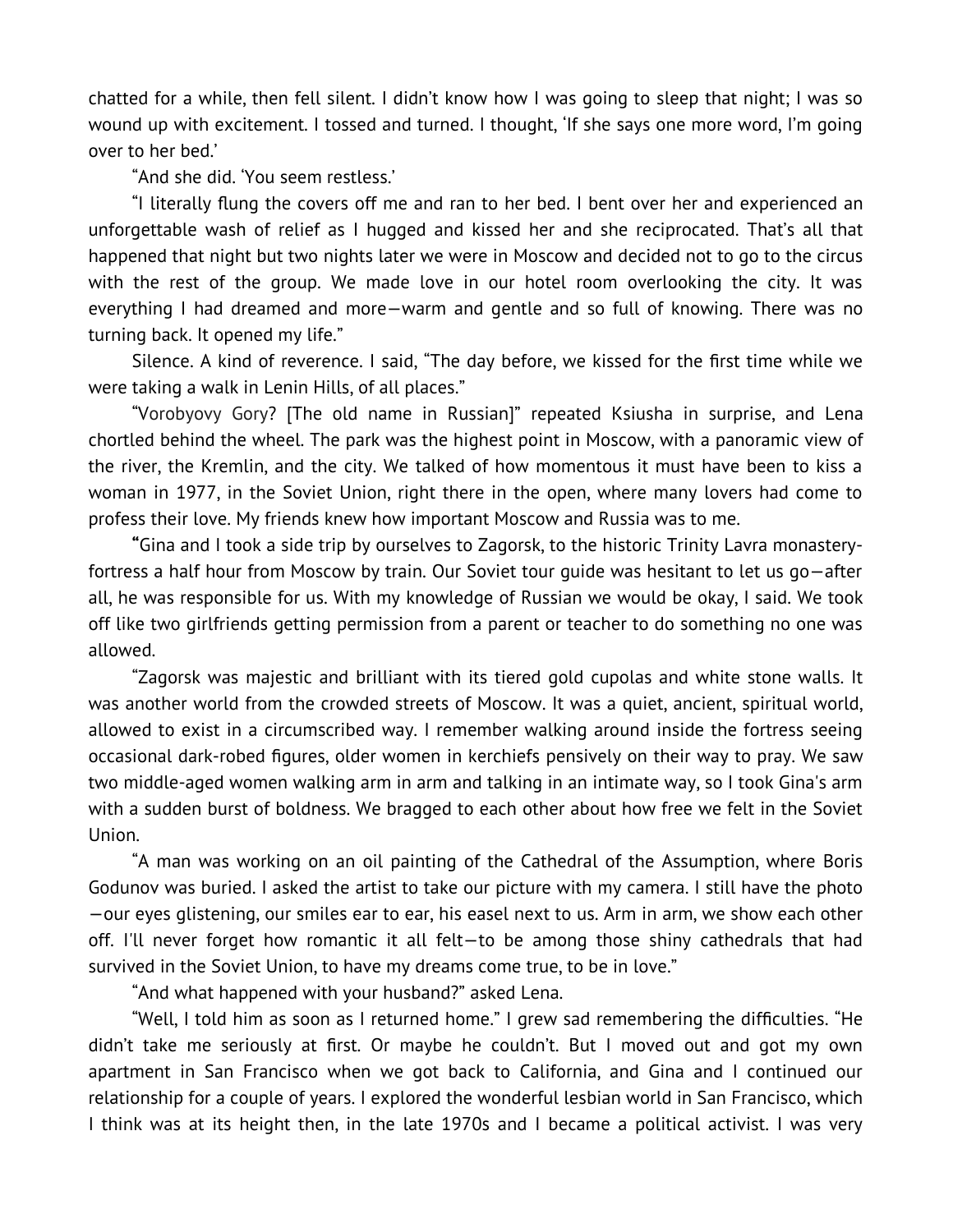fortunate.

"I remembered how a poet helped me when I was having trouble leaving all that my husband and I had built together to start a new life. It was W.H. Auden. Do you know his name?"

"Ah yes," said Ksiusha. "Wasn't he gay?"

"I took his collected works from my shelf in my husband's and my house and it just fell open to this page—a sign! I listened. His words gave me courage. I still can recite some of the lines:

Underneath an abject willow, Lover, sulk no more: Act from thought should quickly follow. What is thinking for? Your unique and moping station Proves you cold; Stand up and fold Your map of desolation.

"How do you think coming out changed your life?" Ksiusha asked.

"A great question. You know, I tried to get an interview with a woman in Tomsk once, and she declined, saying the label lesbian was narrow—she said she was much more than a lesbian. I knew being open and true to myself felt like an opening, not at all a restricting. The woman had lost her job at the university because of her sexual orientation. I tried to explain that it was the university administration that was narrow-minded, not the label. Of course any kind of label is confning, but the best way to build a new life is to connect with others and widen your circle. What better way than to come out?

"To say you are a lesbian means you have left the traditional fold, you have moved out of the box society gives us and over to new possibilities. In turn, this new adventure can offer others a model for a more creative and independent life. Yes, it takes courage to come out, but it also means you want more out of life. You don't want to settle for what is acceptable.

"When I was interviewed by [gay.ru](http://gay.ru/) [the central popular website for Russian LGBTs], the journalist entitled the piece 'Sonja Franeta Who Loves the Word Lesbian.' Although I did say something like that in the interview, what I meant was that I embraced the word and didn't reject it. We have plenty of labels in language and society. They are just a way of talking about something. Remember what Tsvetaeva said—everything is a translation! We translate our thoughts in order to speak about them. A label is a translation.

"I also strongly believe that coming out has put me on an amazing journey. I became an activist, not only for LGBTs but for all oppressed people, frst and foremost for women and for working-class people, my people, advocating for those countries oppressed by the U.S. military and the CIA, for black civil rights and for the poor and for marginalized people. I became more keenly aware of what was going on in the world and the historical context. I became educated in class politics which changed my life.

"I saw history differently—the oppression of LGBTs (and women) was important to keep the family in place, the bulwark of capitalism. I still am close to Che Guevara's famous quote: 'At the